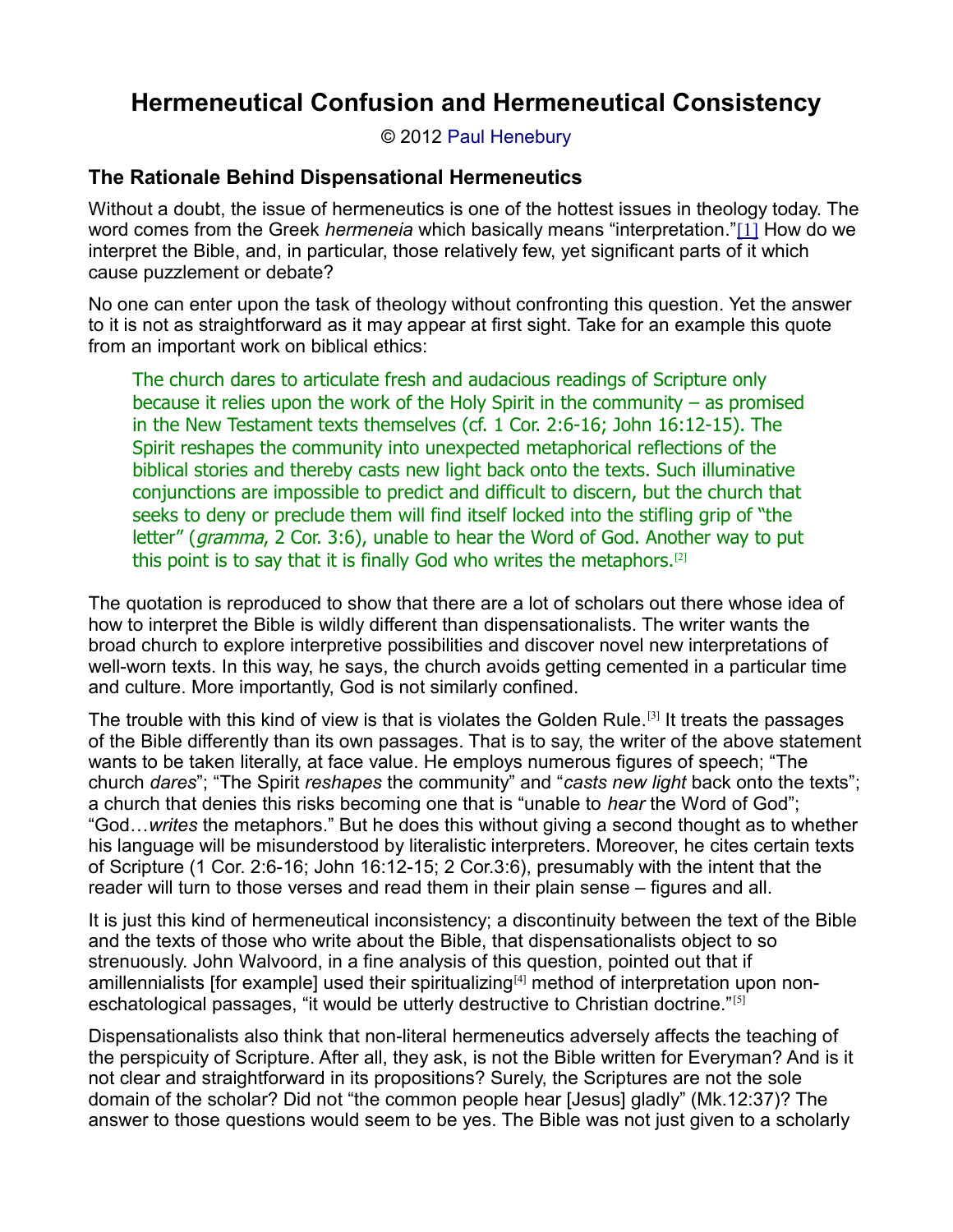elite. In fact, it was not *primarily* given to them. Its statements are, for the most part, clear enough. "God's truth is communicated in objective propositional form, and does not require personal faith to understand it. Those who have faith may indeed be more sensitive and receptive to the subtler nuances of the biblical teaching, but the message is given in objective grammatical expression that anyone may comprehend."<sup>[6]</sup> Does not the Scripture itself say that "[the words of God] are all plain to him who understands" (Prov. 8:9)?

One reason why hermeneutics is important is that human language is often equivocal, that is, capable of having more than one meaning. And since the Bible uses human language it is often possible to misinterpret someone's meaning. This is especially true when either the person has not expressed themselves well (something we dare not predicate of the Bible), or when the reader/hearer due to bias or unconscious preconceptions has a different set of ideas in his head to which he fits the words of another. Thus, there is need for interpretation. As Walter Kaiser has stated,

What, then, was meant when the scriptures were declared [by the Reformers] to be clear and perspicuous for all? Simply this: the Bible was understood to be clear and perspicuous on all things that were necessary for our salvation and growth in Christ. It was not a claim that everything in the Bible was equally plain or that there were no mysteries or areas that would not defy one generation of Bible readers or another.[7]

In other words, the Bible is very clear on what it means to be a child of God, but it also contains places where its meaning is discovered after much labor, even for the attentive reader. That said it is of crucial importance that we take the clarity of Scripture seriously. Moreover, we must insist upon the equally important rule that Scripture is God's Word to Everyman. Its interpretation is not the province of a select group of scholars. To say that encroaches on the doctrine of the priesthood of the believer, setting up, as it in essence does, a higher priesthood of hermeneutics specialists.

*Grammatical-Historical* (GH) interpretation is the traditional way of doing Protestant hermeneutics. All evangelicals have until recently employed this method to a greater or lesser extent. In its consistent use, it exemplifies dispensational interpretation. A succinct definition is provided by Milton Terry:

Its fundamental principle is to gather from the Scriptures themselves the precise meaning which the writers intended to convey. It applies to the sacred books the same principles, the same grammatical process and exercise of common sense and reason, which we apply to other books. The grammatico-historical exegete…will inquire into the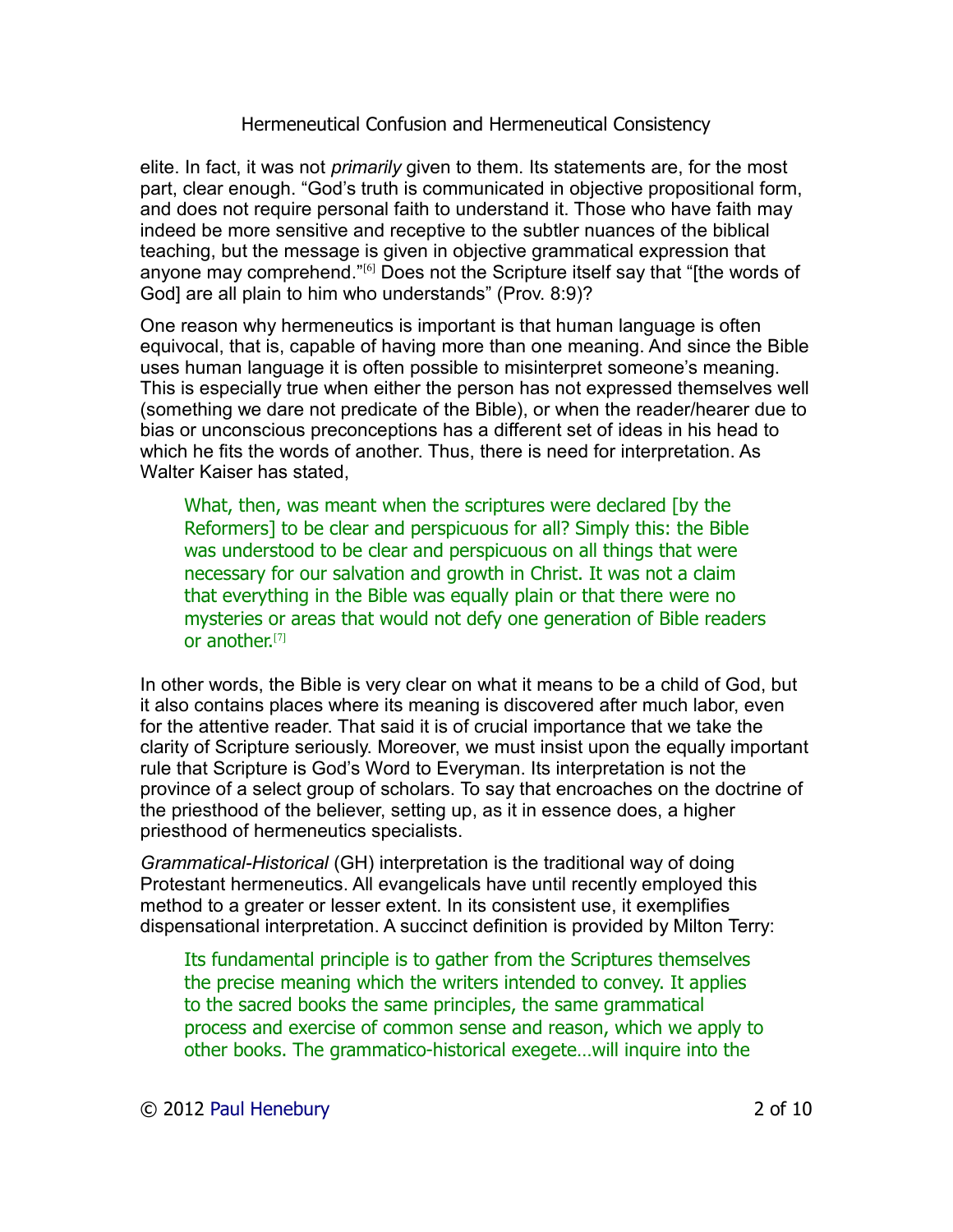circumstances under which [the original author] wrote, the manners and customs of his age, and the purpose or object which he had in view. He has a right to assume that no sensible author will be knowingly inconsistent with himself, or seek to bewilder or mislead his readers.[8]

The importance of literal, (that is, grammatical-historical), interpretation is that it fastens the meaning of the text to the plain sense of the wording. This gives the text priority in hermeneutics.[9] Zuck, in his book, *Basic Bible Interpretation* says,

to determine God's thoughts we need to study His words and how they are associated in sentences. If we neglect the meanings of words and how they are used, we have no way of knowing whose interpretations are correct. The assertion, "You can make the Bible mean anything you want it to mean," is true only if grammatical interpretation is ignored.<sup>[10]</sup>

Grammatical interpretation is important because of the inspired nature of Scripture itself.<sup>[11]</sup> We hold to the full (plenary) verbal inspiration of the Bible. This forces us to pay attention to the wording.<sup>[12]</sup> Secondly, if one is to be a good exegete he must study the way a Biblical writer has used words and sentences within his discourse. Accuracy to what is *said* is the great goal of grammaticalhistorical interpretation.

As the name indicates, this form of interpretation pays close attention to the historical situation of the writer and his intended audience. It is primarily interested in finding out what God was saying in a particular situation.[13] One must strive to find out, as nearly as possible, the circumstances in which the inspired author wrote. Its concern is with ascertaining the meaning of the text by means of exegesis of the passage in context. In order to understand Scripture correctly, it must be understood first, contextually. This includes taking the genre of the passage into consideration. For instance, one recent dispensational writer states that "Each genre embodies characteristics which are distinctive and thus requires attention to its own unique interpretive principles…Recognizing and understanding the genre of a given passage prompts a reading strategy, rules out false expectations, and represents an entre to the meaning of the text."[14] But as Thomas is well aware, scholars today are still arguing over the identification and assignation of literary genres. (Take, for example the controversy created by Robert Gundry's view that the Gospel of Matthew is an example of Midrash, or Richard Longenecker's opinion that the Apostolic church employed the Pesher interpretation of the Pharisees). One person has made the following illuminating admission.

We may think that we now have a clear notion of what a novel or Gospel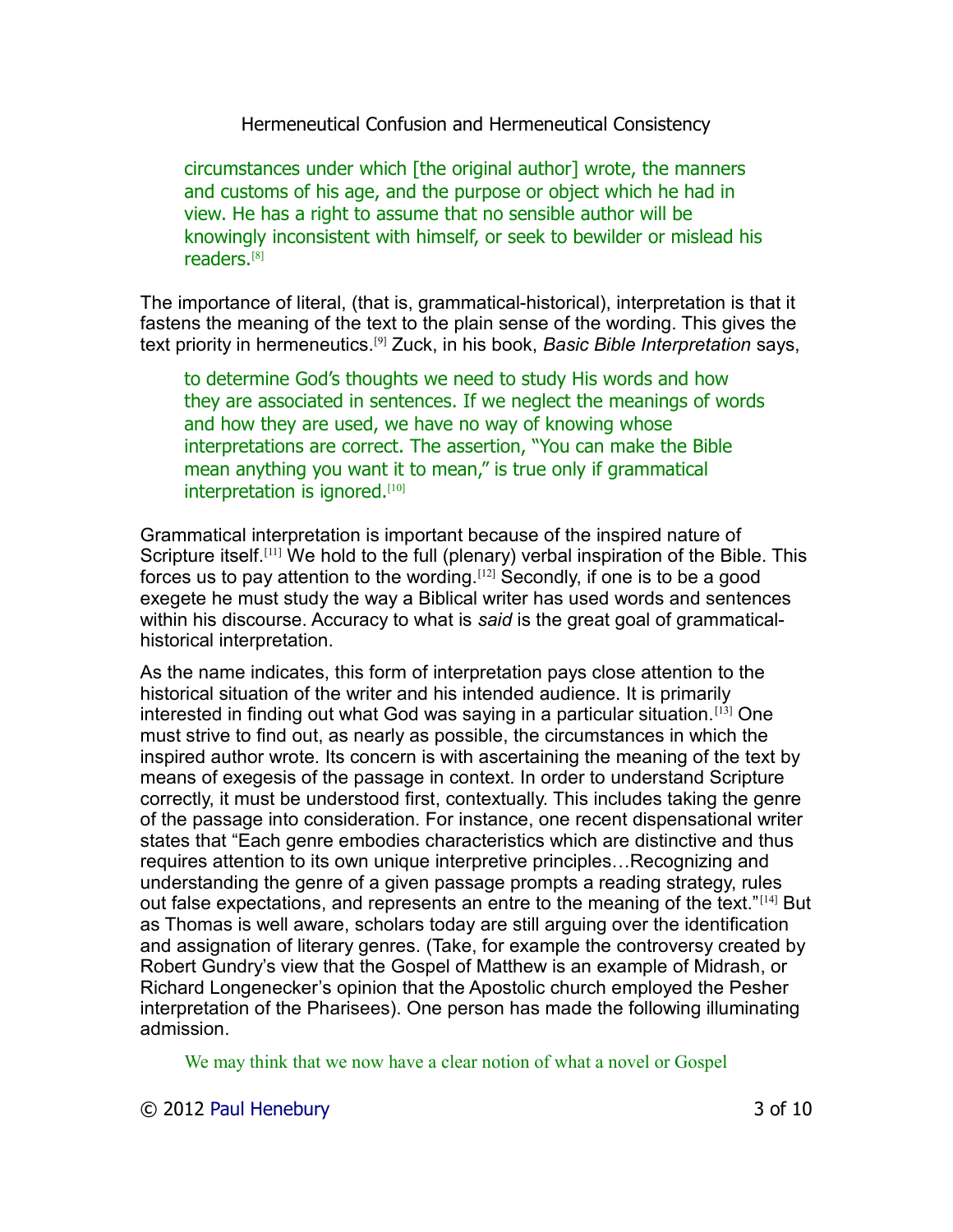entails as a genre, but that is seen in light of the other genres that we may have available. How such a category (if it is even pertinent at all...) may have functioned in the ancient world is another matter.<sup>[15]</sup>

The fundamental belief behind the employment of the G-H hermeneutic is that the literal or plain sense is to be retained unless it is clear that it cannot be. Even then, if the genre, for example, does not allow for a "surface meaning", still, one must insist upon the truth that behind the figure stands a literal or normal interpretation.[16] If, for example, one considers Psalm 98:8 which says "Let the floods clap their hands: let the hills be joyful together" it is obvious that the language is poetic and figurative. But it is also obvious that the meaning is for the creation of God to join in with the psalmist in giving praise to the Almighty.<sup>[17]</sup> The literal sense, then, is the sense *intended* in the context.

# **The Analogy of Faith**

Stated briefly, this rule is simply the rule which says that Scripture is a coherent doctrinal whole, and that, therefore, it can interpret itself. Thus we say that Scripture must interpret Scripture (cf. 1 Cor. 2:13). So if any two passages seem at first to contradict each other, (e.g. Rom. 3:28 with Jam. 2:21), we do not automatically conclude that the Bible contradicts itself. Instead we compare the two passages to find out whether the authors are referring to the same thing. In the case above we would see that Paul and James are using the words "works" and "faith" in slightly different ways. Thus, the Analogy of Faith rule will involve us in a faith-led exploration of the message of Scripture.<sup>[19]</sup>

The main issue comes to the fore with the question, *When is the right time to call upon the Analogy of Faith*? If it is brought in to the interpretive process at a premature stage it may alter the way the interpreter reads the passage in question, thus threatening a contextual understanding of the literary unit under consideration. This is especially ominous when prophetic passages come into view. Many times, what it amounts to is attaching a *theological preunderstanding* to the overall interpretive procedure. Thus, a grammatico-historical hermeneutic suddenly becomes a grammatico-historical-theological hermeneutic – one which is far more suitable for those devoted to covenant theology.<sup>[21]</sup> The Analogy of Faith is also dragged into service at an early stage by proponents of progressive dispensationalism. In their case it forms a vital part of their "complementary hermeneutic," which is less elegantly described as a "grammatical-historicalliterary-canonical-theological" approach. Unless the Analogy of faith were incorporated within their hermeneutical procedures they could not introduce either the canonical or the theological elements into their complementary scheme.<sup>[23]</sup>

What is one to do then with the Analogy of Faith? Thomas has these words to say: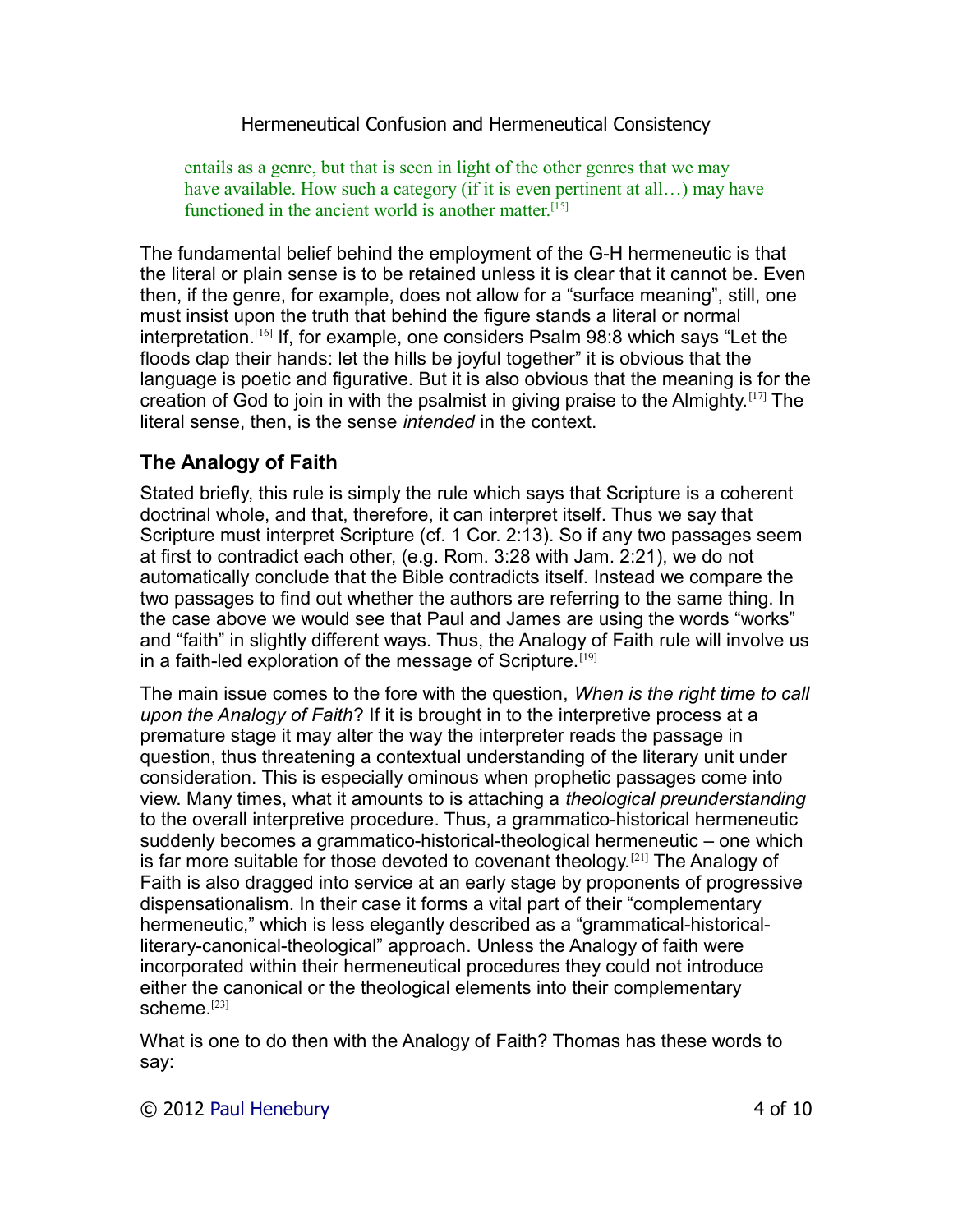Are we then suggesting doing away with the analogy of faith? No, we are rather proposing a conscious effort to postpone its part in the interpretive process until the very end. In fact, we may even suggest that it not be a part of the exegetical process at all. It should be a double check on completed exegesis. Its removal from among the hermeneutical principles could be a safeguard against abuses.<sup>[24]</sup>

# *The Interpretation of Prophecy*

All Evangelicals subscribe to the G-H method of interpretation. But there is a difference of opinion about how to apply it to many prophetic statements of Scripture. The key issue is how the New Testament interprets the Old. Does the New Testament re-interpret the original promises given to Israel in light of the Cross, giving them a meaning which would have been totally foreign to the original hearers? To say it another way, did the Holy Spirit give the Apostles a deeper, less literal understanding of prophecy so that, for instance, the prophecies concerning Israel, which appear to be crystal clear, were to be seen as fulfilled, not by the Jews, but by the "spiritual Israel", the Church, which, in point of fact, is composed mainly of Gentiles?[25] The dispensationalist says that to allow this kind of hermeneutical shift into ones thinking introduces uncertainty regarding what seem to be the clearly unconditional promises of God to the nation of Israel. We say it reverently, if God is in the habit of changing the meaning of His statements from one time period to the next, how can we be sure that the promises made to us in the Gospel will not be revised at some later date? So, whereas some Christians, under the influence of a revised hermeneutic (say, "grammatical-historical-theological") re-interpret the prophetic covenants made with Abraham and David to exclude national Israel, the dispensationalist *stays* with a G-H hermeneutic when reading these and other prophecies.

### **Ten Guidelines for Interpretation**

Dispensationalists get attacked on all sides about the consistency of his or her hermeneutic. Sometimes this is deserved and sometimes the critic wants to see certain uses of G-H as in effect, some other kind of hermeneutic. Whatever the truth may be, the fact ought not to escape anyone that the criticism is one of *practice* not of *method*. Here are ten guiding principles, taken from recent literature, which, we believe, give real help in this area.<sup>[26]</sup>

- 1. Progressive revelation cannot annul unconditional promises.[27] If once a promise is made unconditionally by the Lord (e.g. the Land promise to Abraham), it is not abrogated nor transformed further along the historical ladder.
- 2. If the NT does not explicitly or implicitly cancel something in the OT we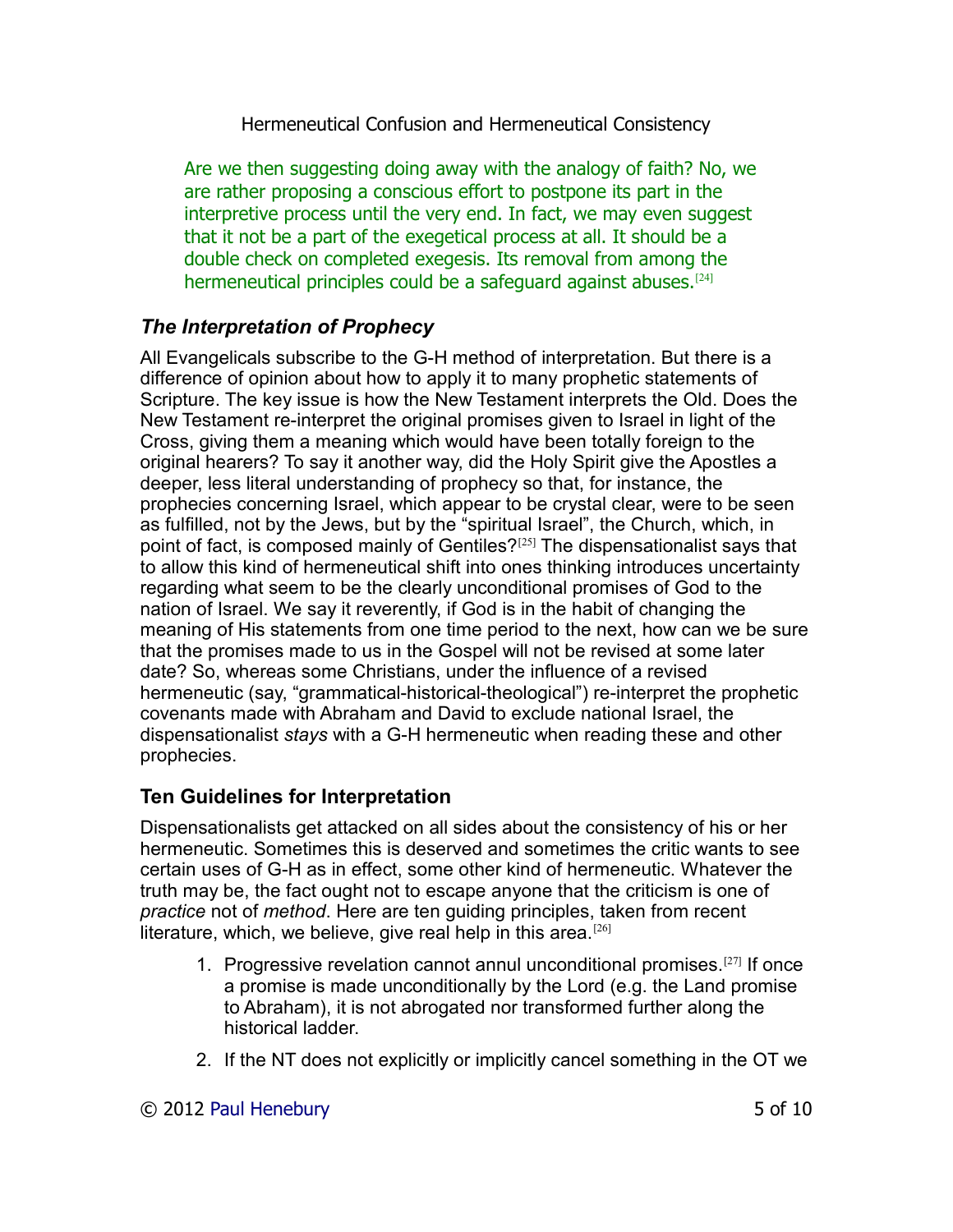are to presume it is still in force, or will be in the future.[28] God does not have to constantly repeat Himself in order for His original pronouncement to be taken seriously.

- 3. We must be aware that there is no such thing as a consistent NT pattern of OT passages. "There are varieties of NT uses of the OT."<sup>[29]</sup> This is perhaps *the* issue between Dispensationalists and Covenant Theologians. Central to the argument is the issue of *sensus plenior* or new meaning. Dispensationalists guard a single meaning of the sacred text though with expanded applications. By allowing the NT to reinterpret the OT without reference to the original context, other systems like Covenant Theology play fast and loose with a literal hermeneutic whilst claiming unabashedly that they are still interpreting the sacred text literally. In other words, they believe that the *spiritual applications* of the apostolic writers give them carte blanche to ride roughshod over the plain prophecies of the OT.
- 4. No NT writer claims that his new understanding of the OT passage cancels the meaning of the OT passage in its own context, or that the new application is the only meaning of the OT passage.<sup>[30]</sup> This especially affects places such as Peter's usage of Joel 2 in his first Acts speech (Acts 2), and James's use of Amos 9 in Acts 15.
- 5. Typology does not cancel the meaning of the type in its setting, nor does it substitute the meaning of the antitype for it."[31] Type and antitype are never exactly alike. For one thing, the type is inferior to the antitype.
- 6. The NT cannot redefine or re-interpret the OT without hazarding the *revelational* aspect of the OT passage.[32] God's word in the OT was a word directed to a particular life-setting. Any predictive elements or future NT applications were not intended to usurp or transform the pristine revelation.
- 7. Though grammatico-historical hermeneutics tells us the sense of an OT prediction, we cannot always know the referent until the fulfillment. [33] We are neither Apostles nor prophets.
- 8. Types and analogies must be handled differently than predictions and prophecies.[34] They are too open to theological gerrymandering.
- 9. The Bible uses the term fulfillment and fulfilled in various ways. Interpreters must be sensitive to this phenomenon.[35]
- 10.One must carefully distinguish how the NT writers are using the Old. Fruchtenbaum identifies 4 usages: Literal prophecy plus literal fulfillment; Literal plus typical; Literal plus application; and, Summation.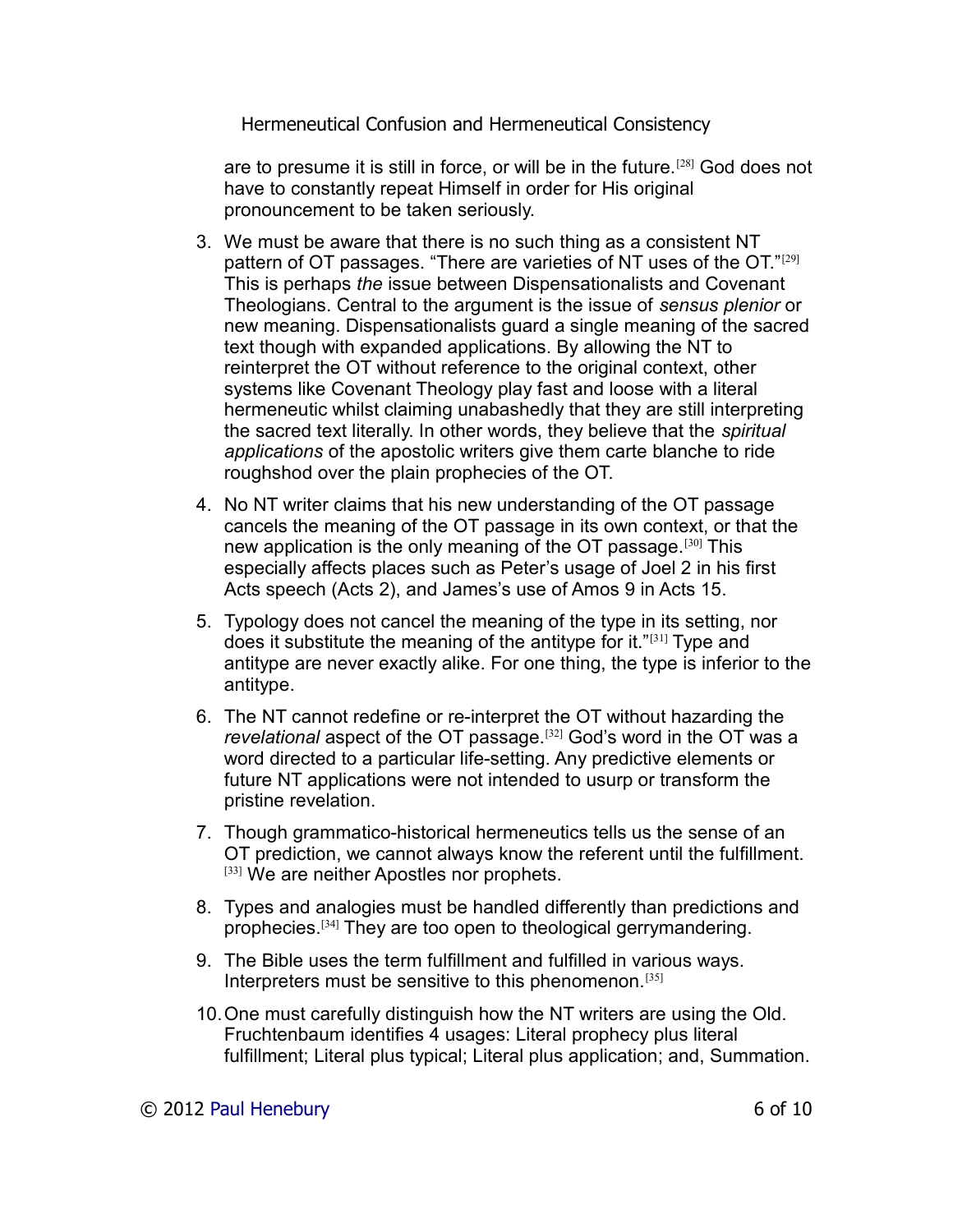$[36]$  While this is a useful classification, it is not identification. Better is Thomas's view (borrowed from Walton) of "inspired *sensus plenior* application" (ISPA). What he means by this term is that the inspired authors of the New Testament could assign a new meaning to an Old Testament passage and apply it to something appropriate to the Church, even doctrinally.[37]

To summarize in the words of Elliot Johnson, "The bottom line is this: To adopt literal interpretation as a *sine qua non* is to affirm that the context of the theological system provides no valid warrant to expand or alter the meaning understood in the immediate context."[38]

More than a hundred years ago, Milton Terry described the correct method of Biblical interpretation:

Its fundamental principle is to gather from the Scriptures themselves the precise meaning which the writers intended to convey. This applies to the sacred books the same principles, the same process and exercise of common-sense and reason, which we apply to other books. The grammatico-historical exegete… will inquire into the circumstances under which [the author] wrote, the manners and customs of his age, and the purpose or object which he had in view. He has a right to assume that no sensible author will be knowingly inconsistent with himself, or seek to bewilder or mislead his readers.<sup>[39]</sup>

As those committed to the final authority of Scripture, we must hold that a normative interpretation of its words is always possible. That is why Bernard Ramm maintained, "we need to know the correct method of interpretation so that we do not confuse the voice of God with the voice of man."<sup>[40]</sup> Such an assertion presupposes that objective meaning (God's voice) is able to be discovered, and that subjectivism (man's voice) is undesirable. That is where we start.

But the dispensationalist insists upon objective revelation through "normative, literal, or plain sense hermeneutics," applied equally (yet not without discernment) across all genres.[41] "To be sure, literal/historical/grammatical interpretation is not the sole possession or practice of dispensationalists, but the consistent use of it in all areas of biblical interpretation is.  $"$ <sup>[42]</sup> A corollary to this is a belief in the single-sense of Scripture.<sup>[43]</sup> There may be various good applications of a verse or passage, but there are not many meanings. God intended His words to be understood unequivocally. He made human language so that He could converse with man, and so that man could broadcast the name of his Lord and Maker to all creation.<sup>[44]</sup> When Jesus spoke we are told that, "the common people heard Him gladly" (Mark 12:37). It would be strange indeed if the One who said "He that has ears to hear let him hear" expected to be "heard"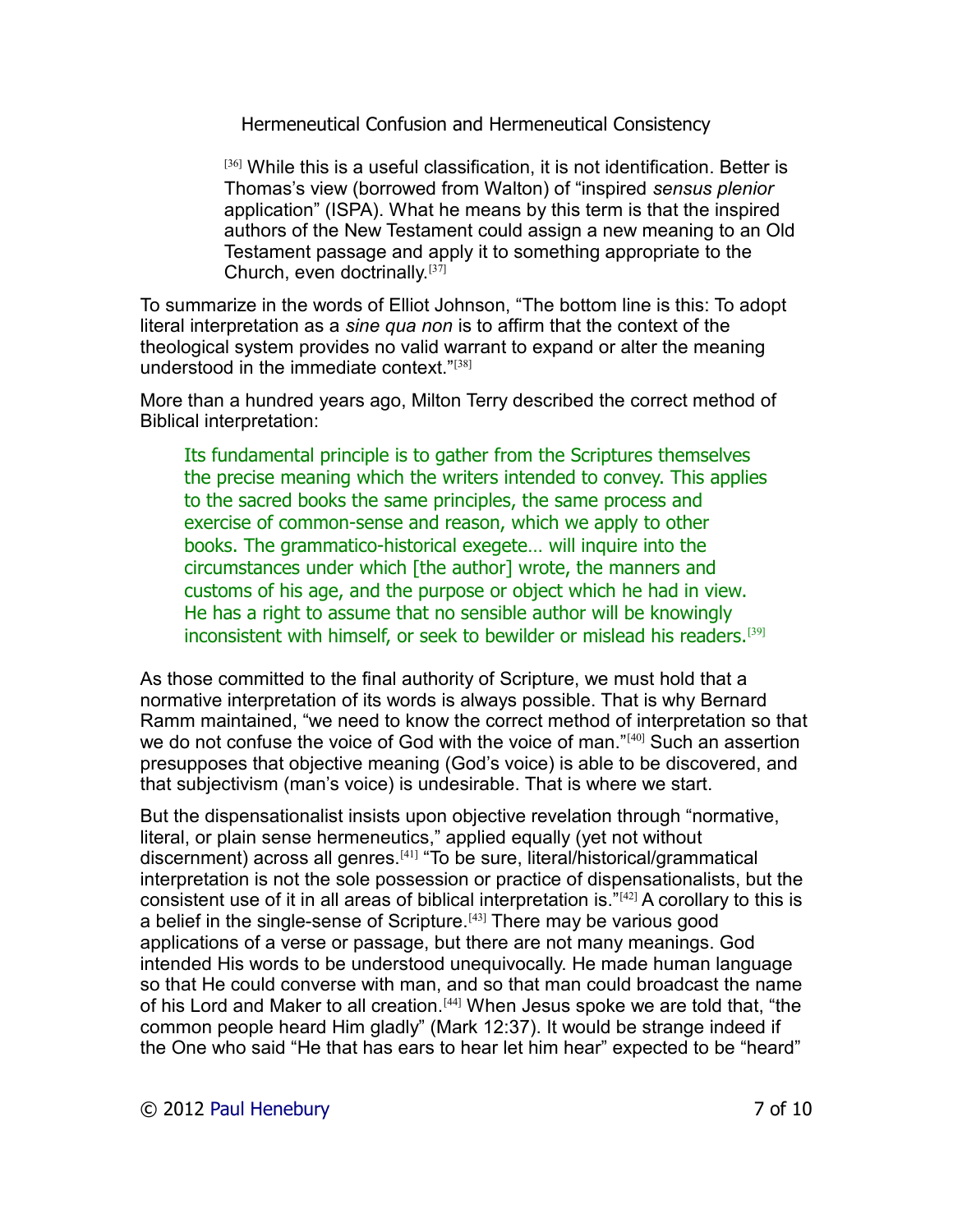in any number of ways!

### **Are Dispensationalists Obliged to Change?**

We have pointed out that consistent grammatical-historical hermeneutics is the very oxygen of dispensationalism. Any other theology could adopt some of the modern hermeneutical thinking and survive. But that is just not an option for us. There are some places where one just cannot go. We may be called names and branded backwoodsmen but we must stick to our guns. The truth of the matter is that outside of normative dispensational interpretation most everyone else is at sixies and sevens. David Dockery admits, "the present state of biblical studies is seemingly headed toward a hermeneutical impasse. The problem of interpreting Scripture is one for which all would like to find a simple key, an easy formula that would enable us to approach a text quickly and certainly establish its meaning. Unfortunately, there is no simple answer."[45]

This does not mean, however, that we live up to the name of obscurantist. What we have tried to show is that there is every reason in the world for classic dispensationalists to defend the credibility and validity of our hermeneutics. In the last thirty years we have had a tendency to sit back and let our forebears do our talking for us. This will not do in the future. Some scholars are saying that dispensationalism is dead. If we do not put the kind of hard work needed into developing it and refining it, we could well fulfill that prophecy in the next generation.[46]

- [1] Walter C. Kaiser and Moises Silva, An Introduction to Biblical Hermeneutics, (Grand Rapids: Zondervan, 1994), 15.
- [2] Richard B. Hays, The Moral Vision of the New Testament, (San Francisco: HarperCollins, 1996), 305.
- [3] I say this rather tongue-in-cheek of course, since the Golden Rule is hardly aimed at hermeneutical decision-making.
- [4] "In the 1940's and 1950's the antagonists [sic] from both sides… operated under the assumption that the crucial dividing line between the two theological systems was literal versus allegorical interpretation." – Michael D. Stallard, "The Theological Method of Arno C. Gaebelein," Th.D. Dissertation, Dallas Theological Seminary, 1992, 143-144. NB. Gaebelein frequently used the term "spiritual" instead of allegorical. Ibid, 154.
- [5] John F. Walvoord, "Amillennialism as a Method of Interpretation," Bibliotheca Sacra, 107:425 (Jan '50), 49.
- $[6]$  Carl F.H. Henry, *God, Revelation and Authority*, 4. 210.
- $[7]$  Kaiser and Silva, An Introduction to Biblical Hermeneutics, 166.
- [8] Milton S. Terry, Biblical Hermeneutics, (Grand Rapids: Zondervan, n.d.), 173.
- © 2012 [Paul Henebury](http://www.spiritandtruth.org/id/ph.htm) 8 of 10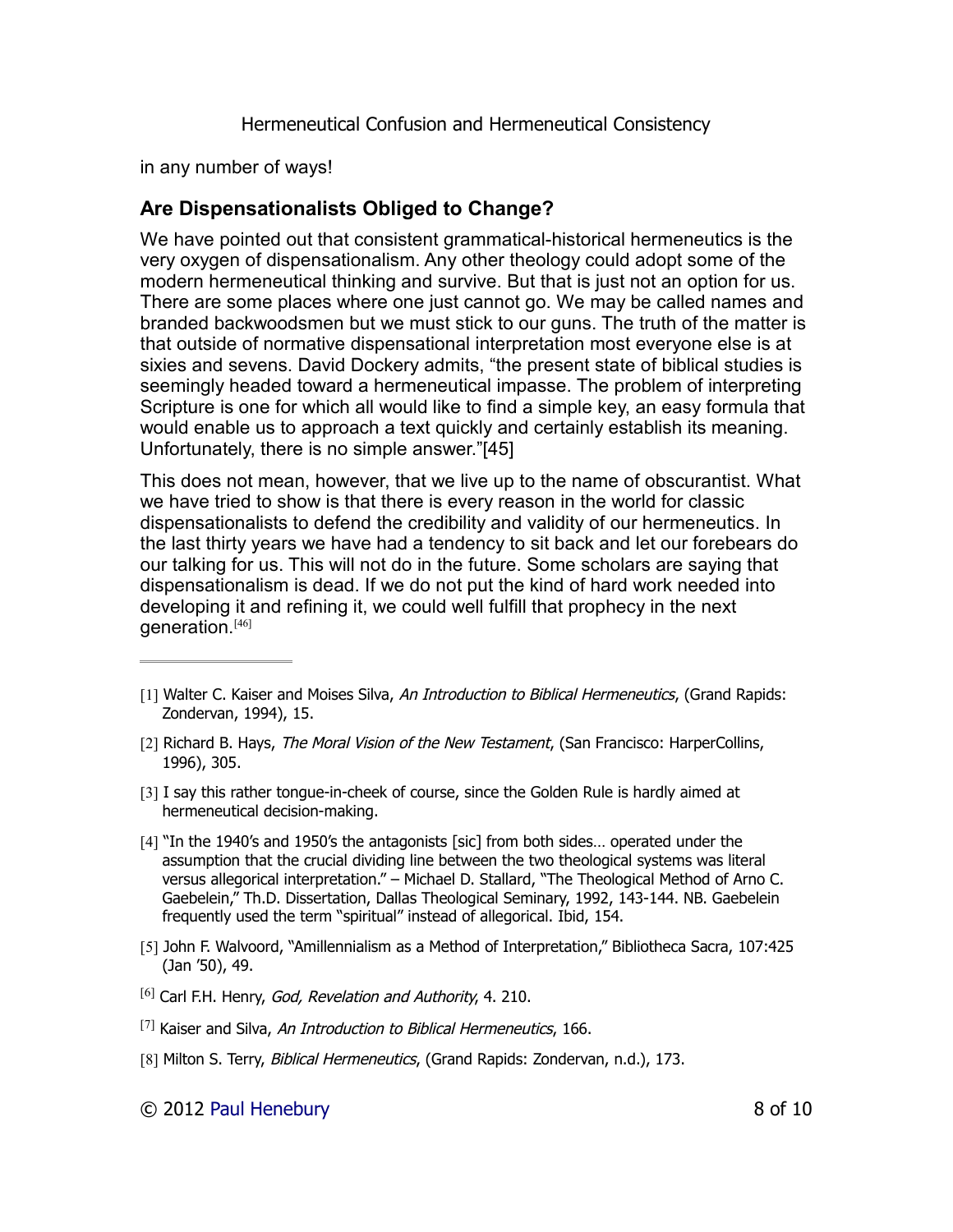- [9] Stallard, "The Theological Method of Arno C. Gaebelein," 352.
- [10] Roy B. Zuck, Basic Bible Interpretation, (Colorado Springs, CO: Cook Communications, 1991), 99.
- [11] Maier, Biblical Hermeneutics, 111.
- [12] Thomas, Evangelical Hermeneutics, 19-20.
- [13] Ibid, 155.
- [14] Irvin A. Busenitz, "Must Expository Preaching Always Be Book Studies? Some Alternatives," Masters Seminary Journal 2:2 (Fall 91), 146-147.
- [15] **Porter, 116**
- [16] Elliott E. Johnson, Expository Hermeneutics: An Introduction, (Grand Rapids: Zondervan, 1990), 42-45.
- [17] See Tremper Longman III, How to Read the Psalms, (Downers Grove, IL: IVP, 1988), 128-129.
- [18] Bernard Ramm, Protestant Biblical Interpretation, 90.
- $[19]$  In my opinion Covenant Theology pushes this rule too far.
- [20] Thomas, 63-65.
- [21] See Paul Martin Henebury, "The Eschatology of Covenant Theology," in Journal of Dispensational Theology, Vol. 10.30, (Sept. 2006), 5-16
- [22] Cf. Blaising and Bock, Progressive Dispensationalism, 85-105, where Bock makes it clear that he has left G-H behind.
- [23] See, e.g., Bock's remarks in Bateman IV, ed., Three Central Issues in Contemporary Dispensationalism, 89.
- [24] Thomas, 75.
- $[25]$  This is the basic issue dividing the various schools of prophecy, and especially the one which divides Dispensationalists off from the rest.
- [26] I say "real help" not definitive help, as work must never cease on the hermeneutical questions.
- $[27]$  John Feinberg in John S. Feinberg ed., Continuity and Discontinuity: Perspectives on the Relationship Between the Old and New Testaments, (Wheaton, IL: Crossway Books, 1991), 76.
- $[28]$  ibid.
- $[29]$  ibid, 77.
- $[30]$  ibid.
- $[31]$  ibid, 78.
- © 2012 [Paul Henebury](http://www.spiritandtruth.org/id/ph.htm) 9 of 10